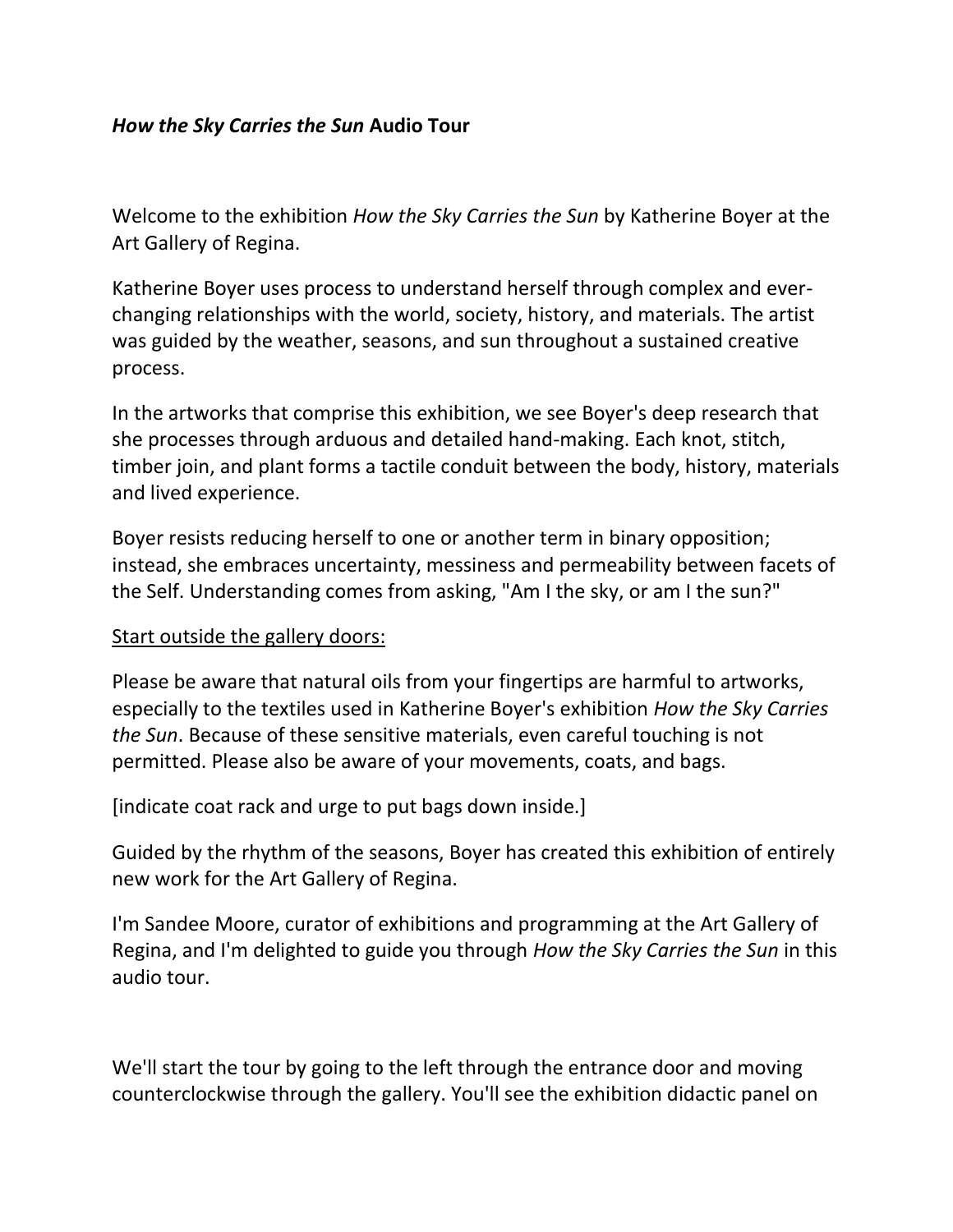the wall right beside the door with the artist's name (Katherine Boyer), the exhibition title (*How the Sky Carries the Sun*), exhibition dates and a short introduction to the exhibition written by me. Boyer has written an extended artist's statement explaining many of her artworks in detail; it's posted on the gallery's back wall opposite the gallery entrance.

Photos are allowed. If you post photographs of the exhibition online, be sure to credit the artist and tag the Art Gallery of Regina.

# *Cyan Blue Eclipse*:

*Cyan Blue Eclipse* depicts the artists' lengthy collaboration with the sun and water to grow plants in her garden. Her nontoxic cyanotype prints on cotton depict the plants she tended or harvested from the wild. Cyanotype is a "direct photographic process" that doesn't require a camera, but like plants, requires sunlight. Paper or fabric is treated with an iron solution that turns blue when exposed to sunlight; areas covered by objects remain white, recording a silhouetted outline (kind of like a reverse shadow). The title of this artwork, *Cyan Blue Eclipse*, refers to the shade of pale blue (cyan) used in colour printing and how blocking or eclipsing the sun's rays creates the image in the cyanotype process.

The symmetrical botanical images on the cloth panels serve as a diary of the past summer: a murder of crows is nestled between abstracted shapes of meaningful plants like wild rose, fireweed and tobacco. While destructive forest fires raged, the artist noticed an unusual number of crows flocking to the skies and the land around her.

*Cyan Blue Eclipse* doesn't just depict the natural world; it is a partnership with the natural world. Viewers can become the weather as their movements stir the air, generating breezes that lift and flutter the diaphanous textiles, underscoring this ecosystem's fragility.

#### Queer Hometown Horizon:

Next, we circle counterclockwise through the gallery to *Queer Hometown Horizon.*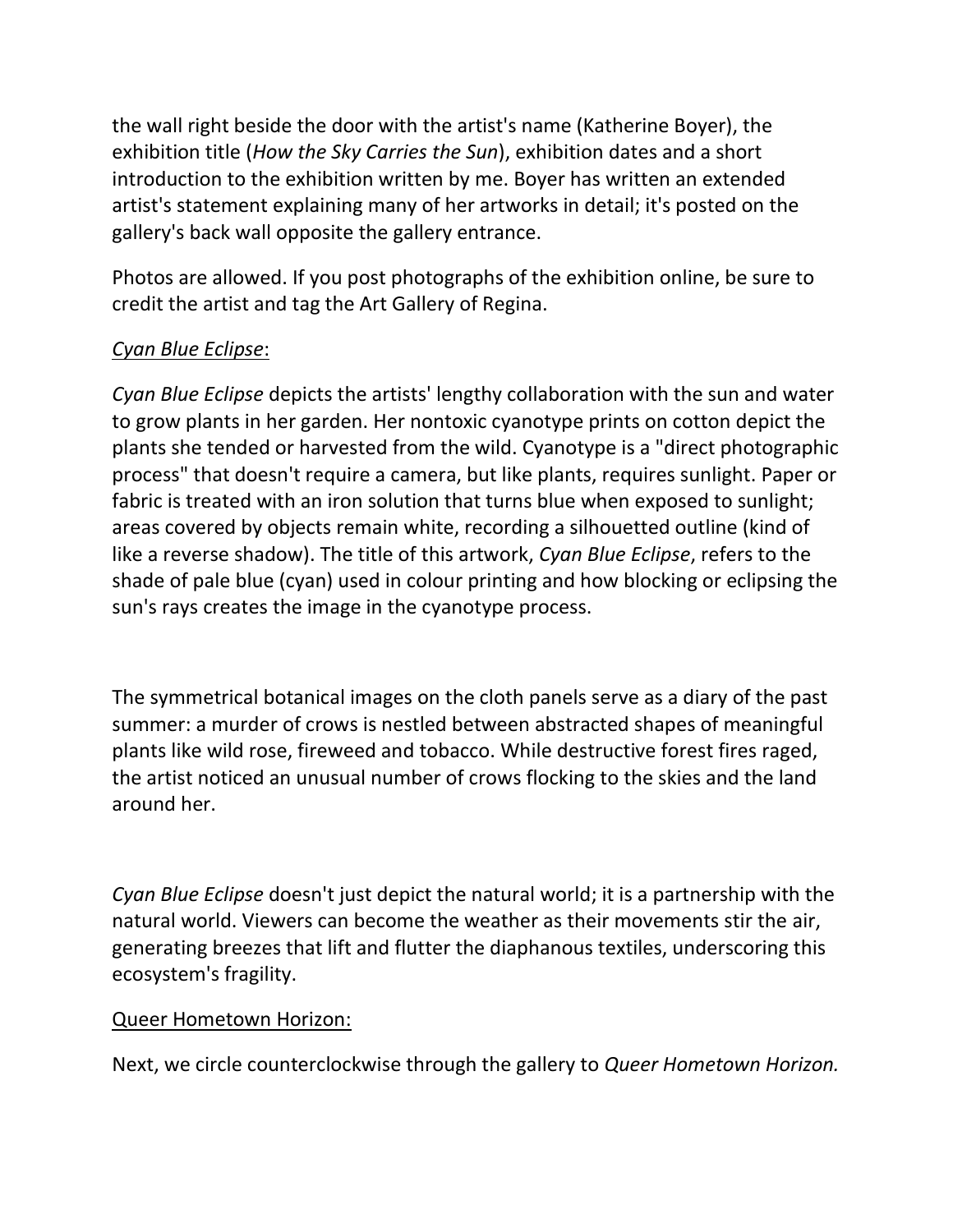Like a swipe with a highlighter pen, a long jagged line marks the wall above a long narrow crate built of chipboard. This fluorescent yellow line is, in fact, a hooked rug, an amusing inversion of the usual placement of a mat on the floor. Its narrow shape makes it hard to imagine that this shaggy carpet could be an item of furniture or comfort. It is a glowing horizon line where suburban rooftops meet the sun-drenched sky. Titled *Queer Hometown Horizon*, this artwork depicts the neighbourhood where the artist grew up - her hometown horizon.

"Queer" is sometimes used as a verb, extending its eschewal of expected heterosexuality to resist unspoken norms and creatively pervert hegemony. Katherine Boyer tufted this fluffy carpet not from wool or yarn but by deconstructing and repurposing a piece of equipment called used by bricklayers called mason's line. Mason's line ensures that bricks are aligned and straight. Boyer's line is anything but straight. Not only does it mimic the wildly vaulted line of multiple peaked rooftops, but she is also using it to tell a story of nascent queer longings, or non-straightness, rooted in childhood experiences.

# *The Sky Vest*:

Continuing to move through the gallery counterclockwise, we come to a large sculpture titled *The Sky Vest*.

Boyer has invested *The Sky Vest* with meticulous, repetitive labour. It took her over a year to sew innumerable tiny gray, white, and blue seed beads to the smoked moosehide vest creating a swirling skyscape of tumbled clouds. The artist fitted the vest meticulously to her own body, imbuing it with a personal connection transferred through prolonged contact between her hand and the garment and functioning as a stand-in for the artist's body.

Almost every artwork in Katherine Boyer's *How the Sky Carries the Sun* includes hard and soft components, which reference her seemingly dichotomous identity and, indeed, the fact that no one can be reduced to one of a pair of seemingly opposite dualities. In *The Sky Vest*, hard and soft components are mutually supportive and interdependent: a large 2 x 4 lumber roof truss structure carries the vest aloft like a triumphant flag. At the same time, the vest is a critical structural component; the beams are connected not with metal hardware but with a pliable and delicate item of clothing.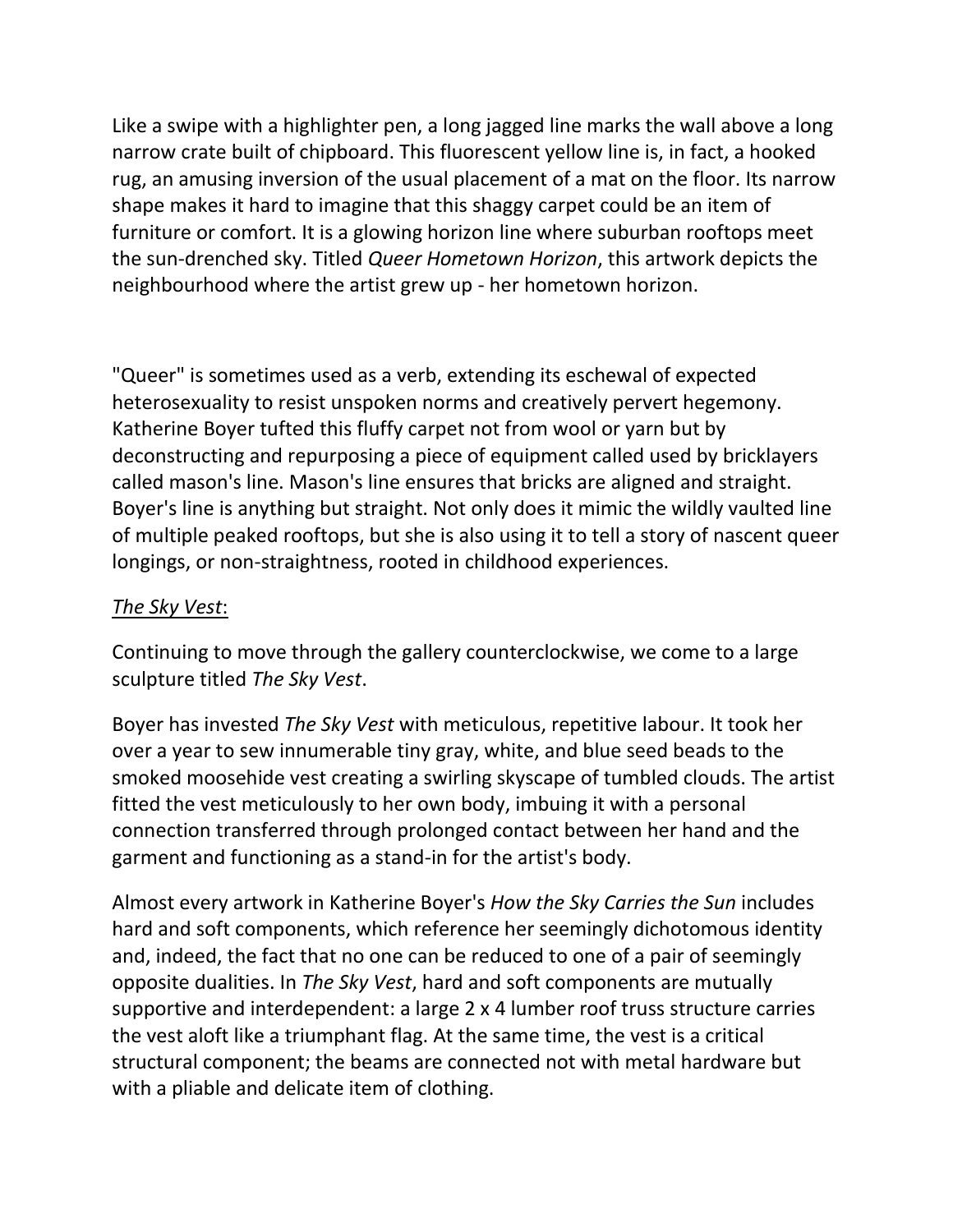Notably, the vest does not hang limply from this structure. Instead, it clothes the towering architecture like an integral piece of a powerful body.

Walk around the back of this sculpture, *The Sky Vest*, to see the entire back of the garment covered with a sky ranging from cerulean to indigo and scattered with light, cotton-y clouds. Boyer describes this view of the sky as one seen from her singular perspective, rooting the work in her gaze, her experience and her body on the land looking to the heavens. Viewers mimic the artist's activity of turning her gaze to the clouds when they must tip their heads to look up the vest. One feels vulnerably human under the vast shelter of the sky and the essential shelter of the residential roof. While *The Sky Vest* presents a reverent view of atmospheric forces, contrasted with the wonderous protection wrought by hands stitching clothing and hewing shelter.

Scent viscerally creates an experience of the body in the exhibition; *The Sky Vest*  is redolent of freshly cut lumber, and smoke used to preserve the moosehide. This relationship to the natural world through labour and the body is a touchpoint in Boyer's exhibition, referenced in her time-consuming processes of rug hooking, knotting, stitching, and joining that she uses to make her artworks.

# *Heavy/Soft*:

Clustered around The Sky Vest are several sculptures collectively titled *Heavy/Soft. Heavy/Soft* is several chaotic piles of puffy boxes, lightly balanced or slightly crumpled. The artist used the back of some blue faux leather fabric, viewing the production marks on the reverse as a cloud-dappled sky. Misusing things can be an act of resistance, transforming the dominant narrative and making space for difference, such as queerness or Métissage. Although empty and seemingly weightless, these boxes could fulfil their function to contain and carry items. Instead, they are emblematic of the inseparability of hard and soft, use and misuse, function and beauty.

# *Memories the Sundogs Herd*:

*Memories The Sundogs Herd* is autobiographical, reflecting faint memories and ancestral connection to the land of the Souris Valley.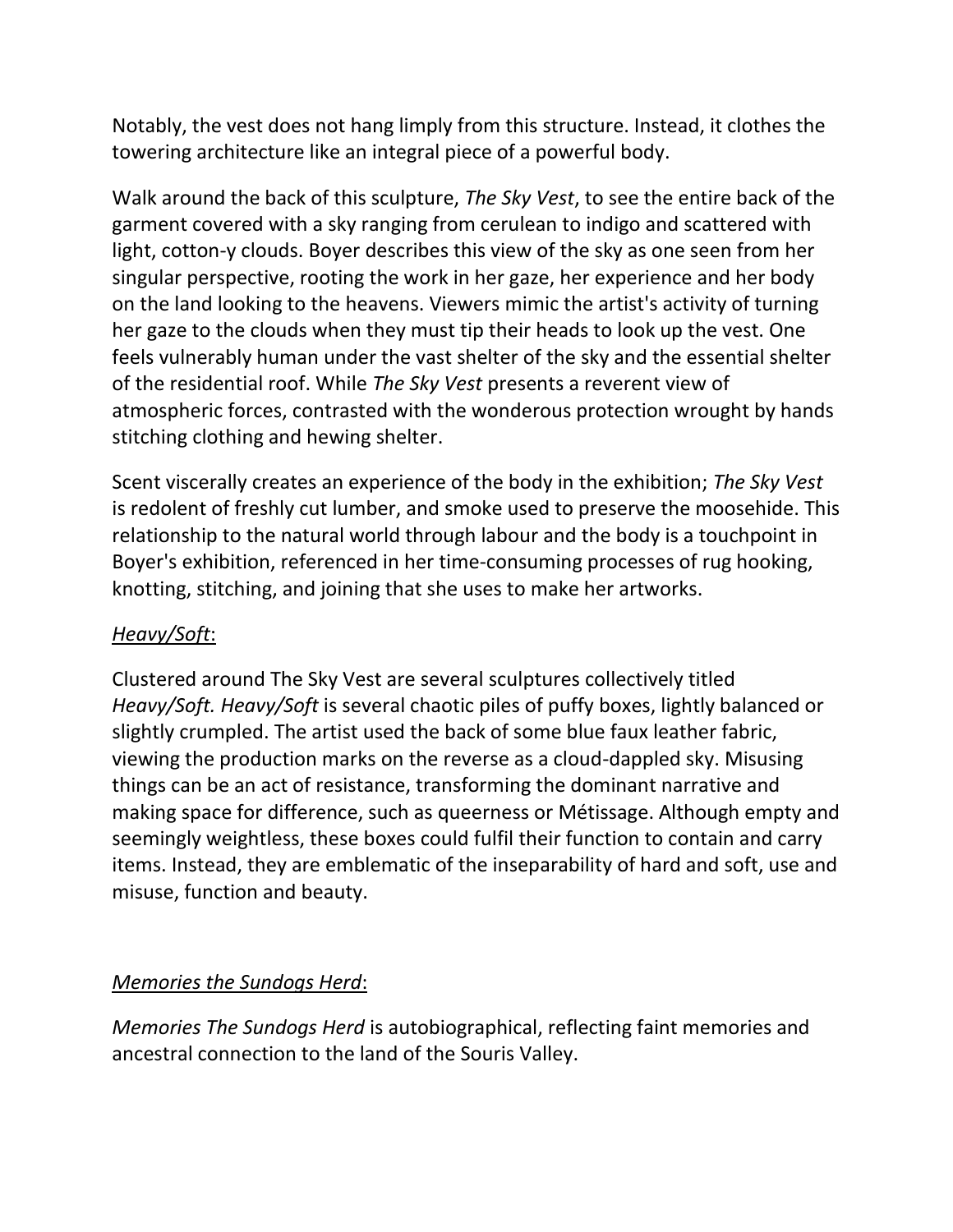Two small, single lightboxes flank an array of glowing squares. Treated with UV coating that shifts through the spectrum as the viewer moves and alters their viewpoint, these lightboxes replicate sundogs. Sundogs are a visual phenomenon producing a pair of supplementary suns on each side of the actual sun when icy winter air scatters the sunlight.

Sheets of raw OSB or chipboard angled against the wall, referencing a lean-to shelter's basic and provisional structure, support a luminous grid of pastel-hued lightboxes. Typically, the board's raw, mottled service surface marked with manufacturer's stamps and lumberyard codes is unseen, hidden beneath decorative finishes. The artist exposes the layers of information about the manufacture of cheap wood products, encouraging an empathetic investigation of our relationship to trees and construction.

*Memories The Sundogs Herd* references another kind of construction: the material story-telling of quilting. Like sewing fabric patches together to make a quilt, the artist has arranged rigid wooden frames to form an interlocking geometric pattern. Scraps of memory or fabric are interwoven to form a whole narrative.

The hard angles of the lightboxes are filled with Tyvek construction wrap, another material customarily hidden from view.

Diagonal lines extend across each backlit Tyvek square, intersecting angles reminiscent of roof trusses or an aerial view of rural grid road. Vague silhouettes houses and barns, livestock and swallows are buried within the gentle arch and sweep of Tyvek fibres, like blowing prairie grasses.

# *The Harder I work, the Less I Exist, the More I Become the Work: the Closed Line*

Finally, circling toward the centre of the gallery, we see Boyer's sculpture *The Harder I work, the Less I Exist, the More I Become the Work: the Closed Line. In* this piece, Boyer shows her humour. Again, she displays what would generally stored out of sight; in this case, she replaced gallery pedestals with the rough wooden crates used to ship the artwork to exhibit the duo of sculptures that comprise this work.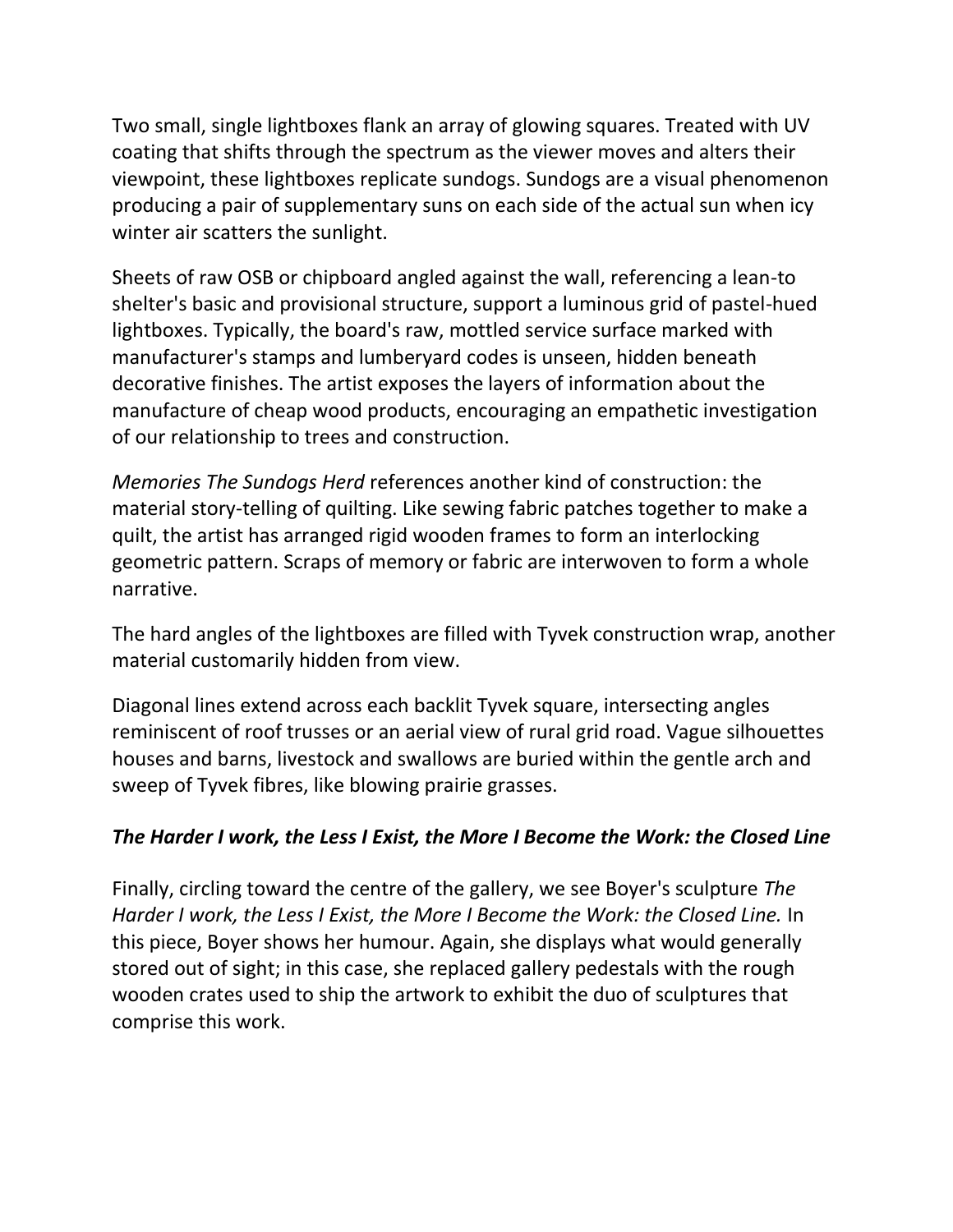A tree root, dug up, softened with steam and twisted into a large knot, is paired with a length of clothesline sleeved in shiny blue plastic knotted so many times that it is a tightly coiled snarl.

Many of the ways that Boyer creates her artworks rely upon knot-making: sewing, stitching beads to hide, and tufting yarn for rugs. With their repeated squares bisected by diagonals, even her lightboxes reference how quilters stitch and knot together patches to make their finished work.

Tying knots can mean objects are secure or ideas complete. However, knots can also be frustrating; "tying yourself up in knots" means worrying or confusing yourself. Boyer tied a plastic clothesline in so many knots that it no longer functions for hanging clothes illustrating how we can defeat ourselves by overthinking or overworking.

#### (outside) *Hello from Yesterday*:

There is one other piece in Boyer's exhibition that is not visible in the gallery. It is called *Hello from Yesterday*, a flag flying from the flagpole outside Neil Balkwill Centre.

Pennants and Pom Poms are "crafty" objects that historically served practical purposes and signalled meanings. Katherine Boyer printed three pennants with a view of the sky she photographed in September from this very point.

*Hello from Yesterday* references the diminutive semaphore flags used by ships to convey messages with their graphic designs; Boyer invites us to read the sky in her trio of pennants topped by an oversized pompom of multicoloured remnants. The pompom could be shaken in encouragement by a cheerleader, ornament a miliary uniform or clergy vestment or be an affordable way of turning scarps into decoration. The wind might wave the flags in a cheery hello, bawl mournfully, blow a sultry "how do you do," or whimper quietly: all reminders that yesterday is still present on the land, in the air and stirring the clouds.